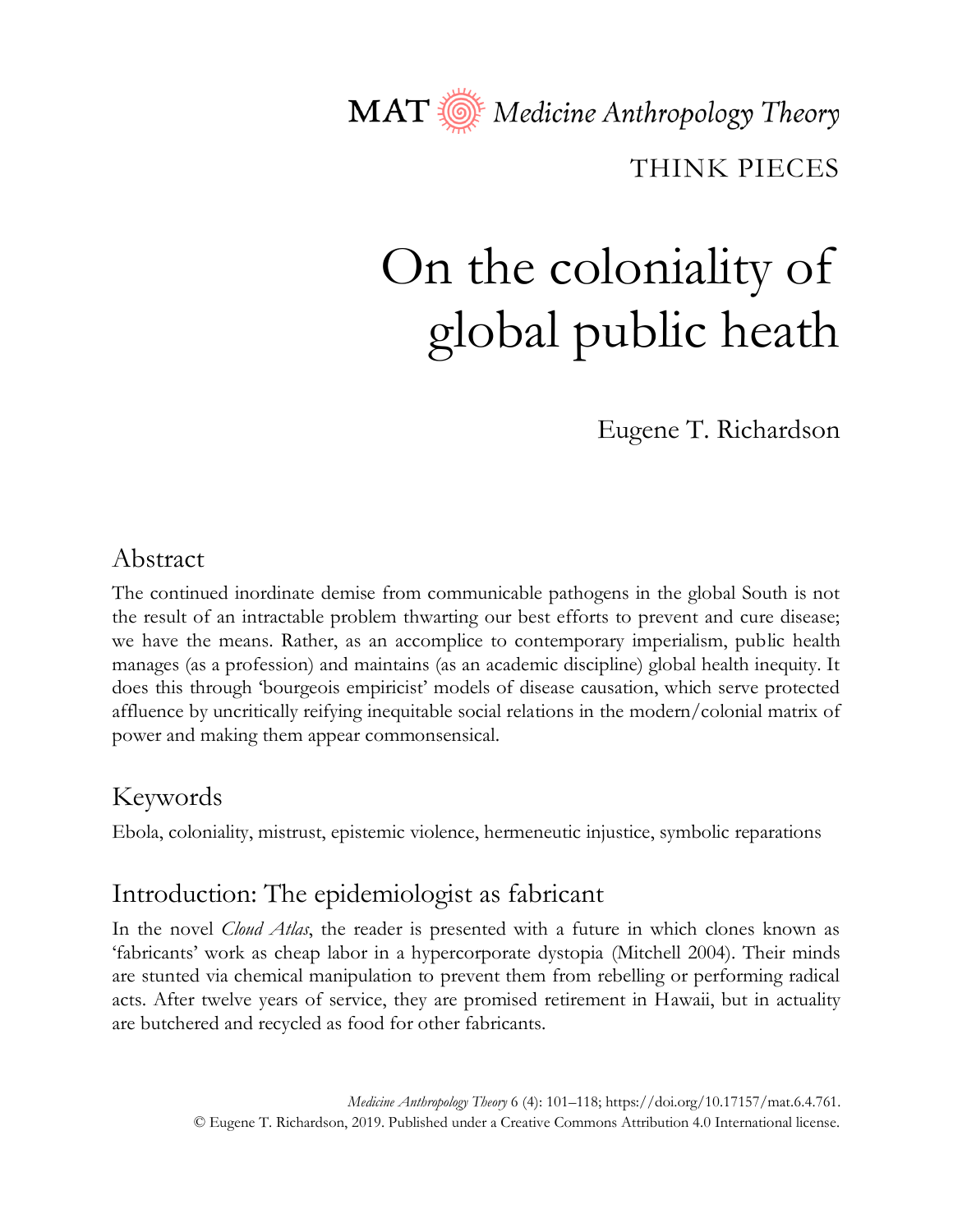Somewhat analogously, those who seek training in objectivist epidemiology are programmed for a life of unradical (in other words, corporate-friendly) approaches to parsing social phenomena. The major difference with the fabricant is that they will be fed secondary data sets, which can be thought of as digested bits of the subaltern (insofar as research subjects in the global South are reaped as academic fodder without any benefit accruing to them).

As I argue below, the continuation of inordinate mortality from communicable pathogens in the global South is not the result of an intractable problem thwarting the global community's best efforts to prevent and cure disease; we do have the means. Rather, moral detachment in academic fabricants who are subservient to protected affluence – a subservience sculpted by the categories and methods supplied in academic training – allows for anemic approaches to the study and achievement of global health equity (Levins and Lewontin 1985; Pogge 2008).

# Ebola and the narrative of mistrust

They who have put out the people's eyes, reproach them of their blindness. – John Milton, *Apology for Smectymnuus*

Early in 2019, researchers from the Harvard School of Public Health published findings from a population-based survey in the Democratic Republic of the Congo (DRC), in which they concluded that people refused to seek formal medical care or accept vaccines during the 2018 (still ongoing) Ebola outbreak because they did not believe Ebola virus was real (Vinck et al. 2019). The findings were picked up quickly by international news outlets1 and helped reinforce a narrative that sufferers of Ebola virus disease (EVD) have their false beliefs in conspiracy theories to blame for the spread of the outbreak. In the following months, I watched how this narrative of mistrust sedimented as a cultural claim of causality among the media, scholars, DRC ministry officials, other responders in North Kivu/Ituri provinces, and the World Health Organization (WHO).

<sup>1</sup> The Associated Press, for example, reported: 'Researchers said their study showed more precisely how individuals' misinformed views about Ebola were undermining the response and helping to spread the deadly virus' (Larson 2019).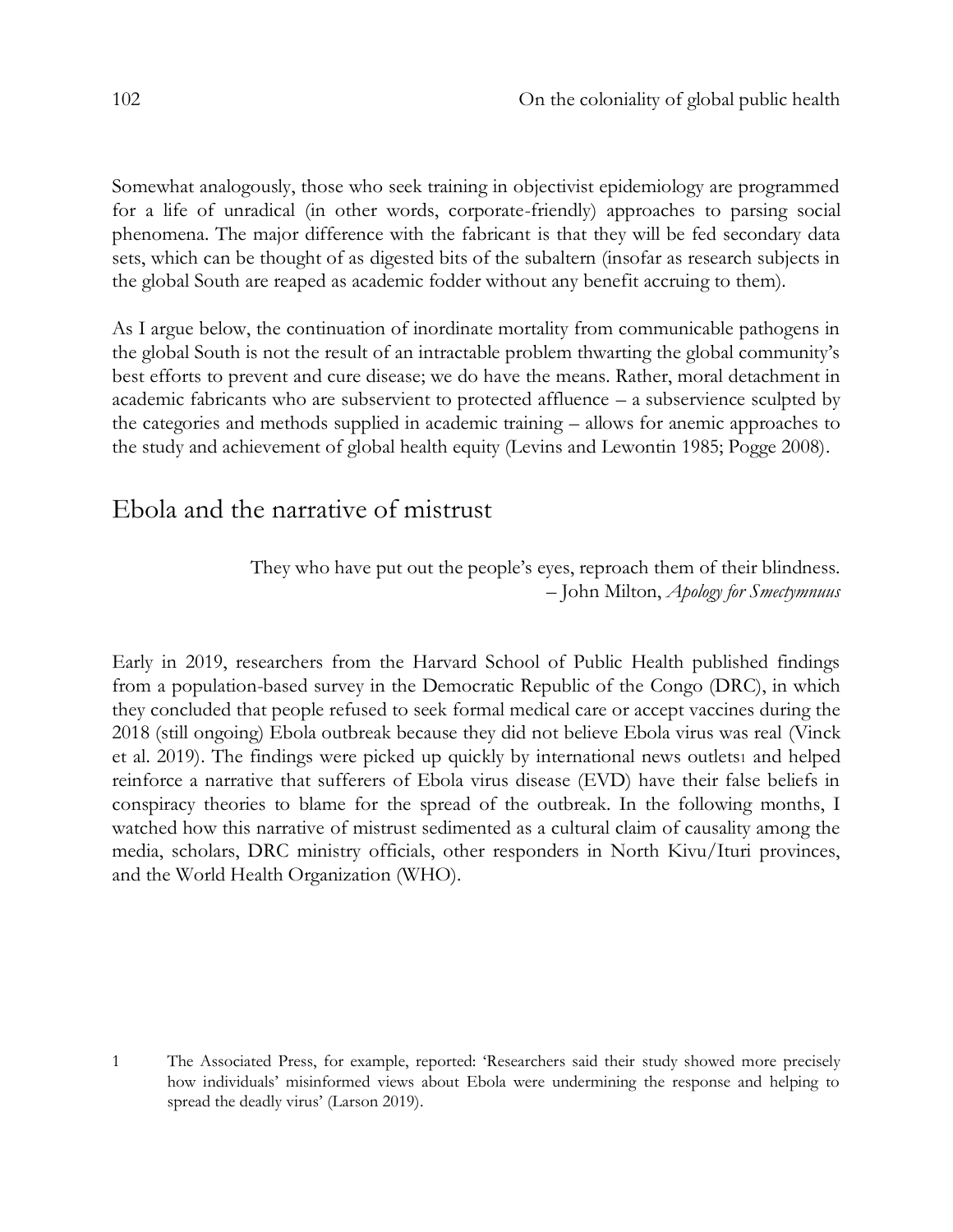#### *Coloniality*

#### Gather ye facts as ye may. – Herrick/Richardson, *To the Epidemiologists, to Make Much of Justice*

My interest here is not to refute the authors' reported results – they did gather facts $z -$  but rather to expose the epistemic violence such fact gathering commits (through the analytic omission of the power relations that determine levels of trust in the postcolony [Mbembe 2001]). I submit that these types of 'scientific' analysis draw from a mental map whose contours are shaped by coloniality, which can be defined as the matrix of power relations that persistently manifests transnationally and intersubjectively despite a former colony's achievement of nationhood. As a conceptual apparatus, 'coloniality' attempts to capture the racial, political-economic, social, epistemological, linguistic, and gendered hierarchical orders imposed by European colonialism that have transcended 'decolonization' and continue to oppress in accordance with the needs of pan-capital (economic and cultural/symbolic) accumulation (Quijano 2000). Examples include institutionalized racism (Dubois 1987), religious discrimination, economic exploitation (Nkrumah 1965; Rodney 1972; Amin 1973), control of gender and sexuality (Fraser 1989; Stoler 1995; Butler 2006; Lugones 2007), and dominion over subjectivity and knowledge (epistemology and education) (Mignolo 2007). As Grosfoguel (2007, 219) puts it, 'the heterogeneous and multiple global structures put in place over a period of 450 years did not evaporate with the juridical-political decolonization of the periphery over the past 50 years. We continue to live under the same "colonial power matrix". With juridical-political decolonization we moved from a period of "global colonialism" to the current period of "global coloniality"'.

As wa Thiong'o (1986, 16) has taught, 'Colonialism imposed its control of the social production of wealth through military conquest and subsequent political dictatorship. But its most important area of domination was the mental universe of the colonized, the control, through culture, of how people perceived themselves and their relationship to the world'. This was accomplished through the construction of narratives that produced Africans as racial subjects and sites of savage exteriority, setting them up for moral disqualification and practical instrumentalization (Mbembe 2017). These narratives, which are essentially story technologies invested with (social-)scientific legitimacy (Said 1979; Foucault 1979; Gutiérrez 1974), continue as the logic of contemporary coloniality.

2 Nor am I interested in the social construction of facts (Berger and Luckmann 1967); as a pragmatist (or populist), I accept there are different ways of parsing phenomena that all vie equally for epistemic status.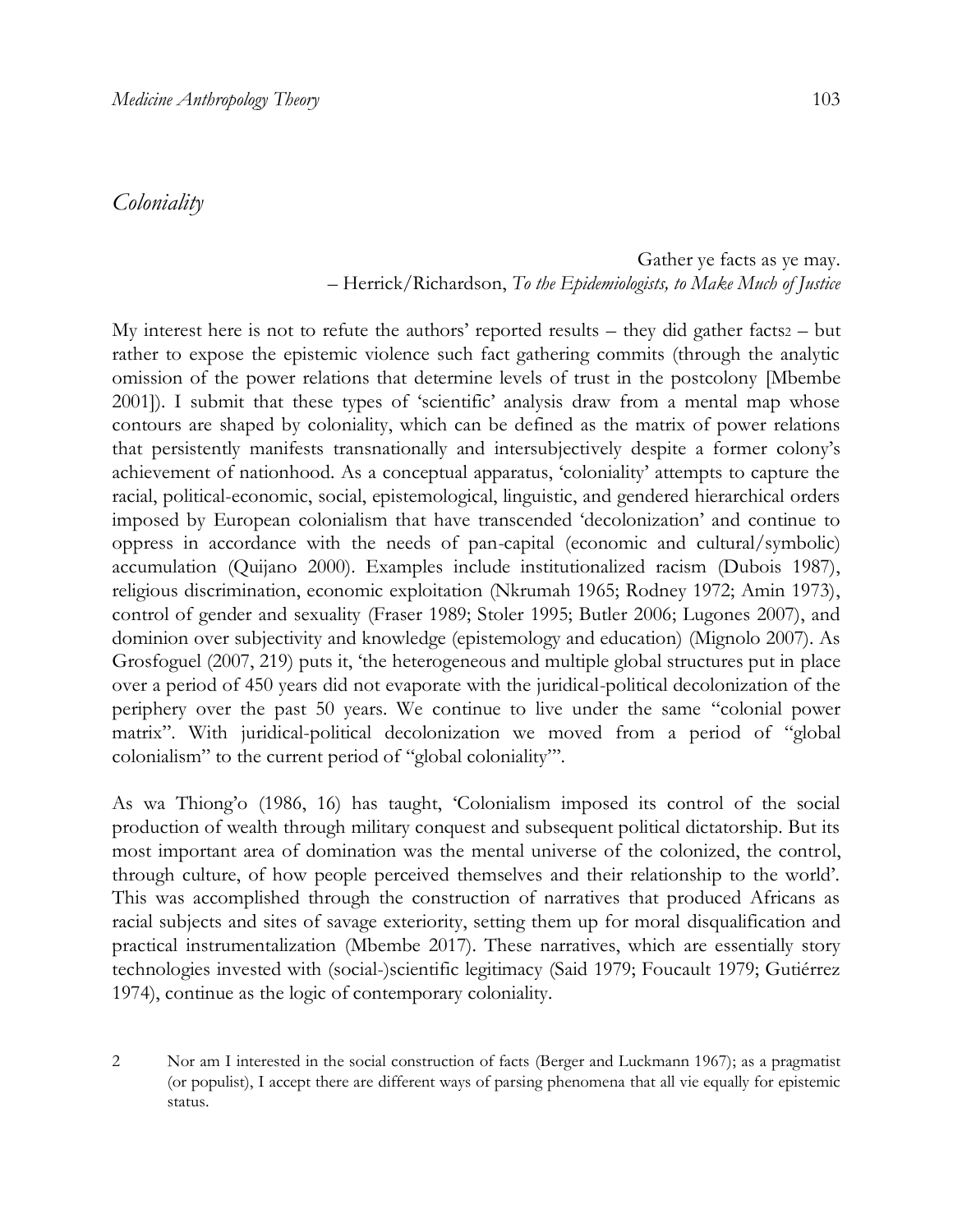This think piece aims to demonstrate how modern social scientists – like fabricants – have had their moral outlooks stunted by such logic, which then delimits how they gather facts. After discussing counterhegemonic ways of interpreting health phenomena, I conclude with ways to delink knowledge production from the colonial matrix of power.

#### *Bourgeois empiricism and hermeneutic injustice*

At best, studies like the one conducted by Vinck and colleagues (2019) are analytically irresponsible in their collapsing of trust and belief with health-seeking practices, as well as their insensitivity to the *longue durée*. At worst, these ahistorical analyses are a form of neoliberal propaganda that serves to efface the determinants of mistrust that Congolese conspiracy theories are indeed critiquing*.* Were we to appreciate mistrust as an inclination, a cognitive tendency (Mills 2007), or a structured disposition (in other words, habitus) towards eluding depredation – not simply as a rational calculation based on 'misinformation' – then its capacity as a mediator in a determinative web of human rights abuses that stretch back in time and link the DRC to distant continents<sup>3</sup> could rise to the level of common sense.

Instead, however, such studies trace the causal pathway of Ebola transmission in this way: 'lack of trust -> non-compliant actors -> Ebola outbreak propagation', thereby omitting its historical and geopolitical antecedents. In so doing, epidemiologists actively reinscribe – and therefore participate in (Young 2011) – centuries-old racial hierarchies that have underscored and legitimated the (neo)colonial project, under the guise of objective 'empiricism' (Richardson and Polyakova 2012).<sup>4</sup> In other words, through discursive hegemony (Gramsci 1971; Schwartz et al. 2016), they prevent structural determination from becoming commonsensical by dominating how people – including voting citizens and policy makers in the global North – perceive and interpret health phenomena.

Such interpretations therefore commit 'hermeneutic injustice' (Pohlhaus 2012), meaning malfeasance in the way one interprets what one sees, by 1) denying conspiracy theories as valid critiques of the coloniality of power and 2) recycling cultural claims of causality that

<sup>3</sup> These include the large-scale atrocities committed by King Leopold and Belgium in the late nineteenth and early twentieth centuries (Hochschild 1998), Cold War clientelism and resource theft (Nzongola-Ntalaja 2013), and regional genocidal wars whose roots lie deep in the colonial history of ethnic identity construction and mobilization (Stearns 2011), to name but a few.

<sup>4</sup> 'The question is no longer the positivist question of whether representation is accurate, copying a reality that is extrasymbolic … but what reality is being constructed, by whom, for whom, for what political purpose, and to what political effect' (Biersack and Greenberg 2006).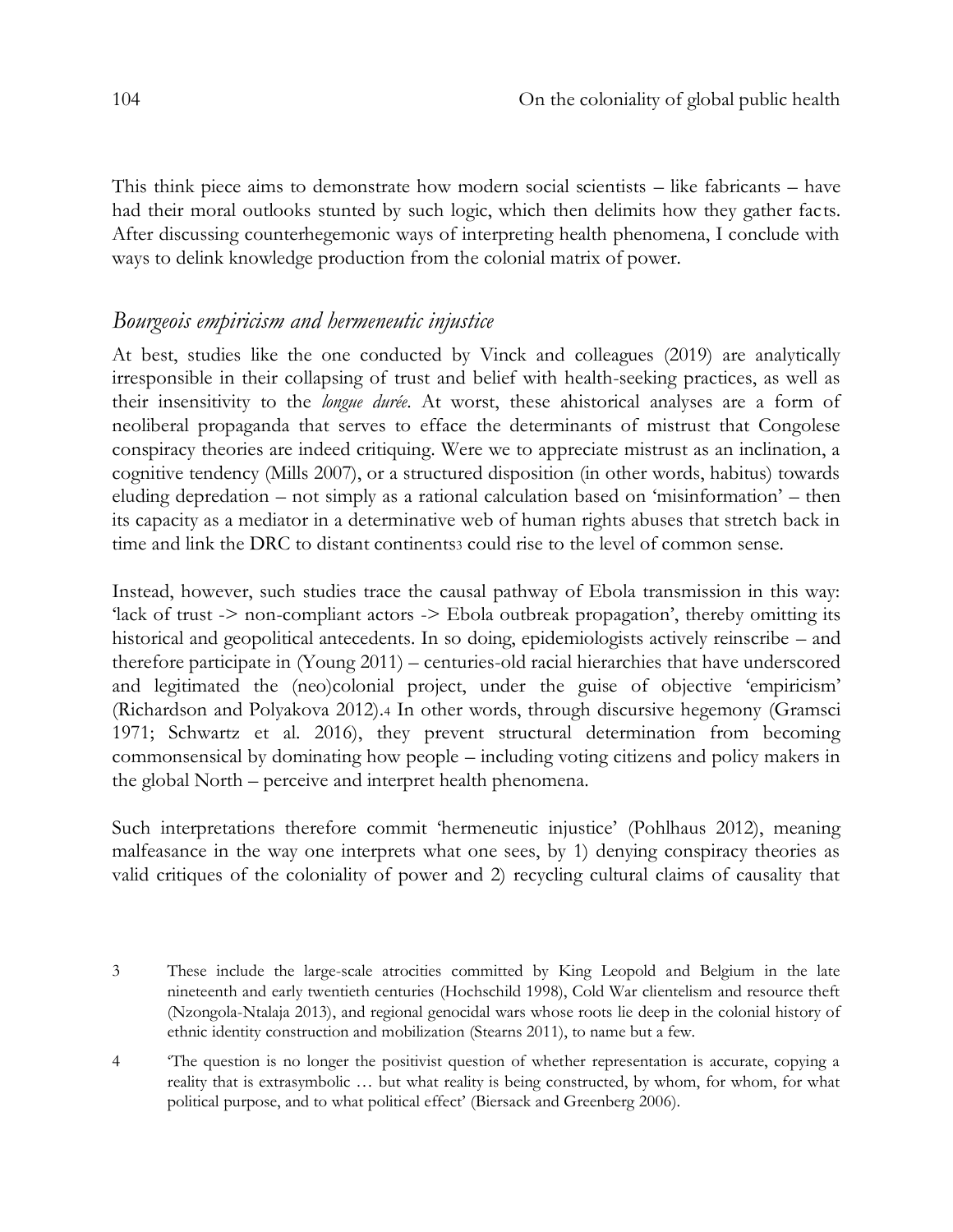mystify more than one hundred years of colonial atrocities and predatory accumulation as explications (Farmer 2001; Richardson, Barrie, et al. 2016).

From my previous experience taking care of patients and interviewing survivors and vaccine candidates during the Ebola outbreaks in Sierra Leone, Liberia, and the DRC, I have come to appreciate such conspiracy theories as a practical logic of engagement with the *Maafa,*  which is the Swahili word for 'disaster' or 'great tragedy'. '*Maafa*' is used to evince the history and ongoing effects of the African holocaust of slavery, colonialism, and neocolonialism (Ani 1994; Wittmann 2016). Accordingly, these conspiracy theories coalesce with other postcolonial critiques to become truth claims that demand reparations and redistributive justice, not bourgeois empiricism – which can be defined as a gathering facts 'that hide[s] behind scientific objectivity to perpetuate dependency, exploitation, racism, elitism, [and] colonialism' (Levins and Lewontin 1985, 4) – or the crisis caravan, that flotilla of NGOs and development organizations that move from emergency to emergency, 'scattering aid like confetti' (Polman 2010, 157).

## Immodest Models

'Aid', therefore, to a neocolonial State is merely a revolving credit, paid by the neocolonial master, passing through the neocolonial State and returning to the neo-colonial master in the form of increased profits. – Kwame Nkrumah, *Neocolonialism, The Last Stage of Imperialism*

The unjust gathering of facts is not limited to empirical observation but includes the choice of variables used in epidemiological modeling as well. For example, Bendavid and Bhattacharya (2014) used difference models to demonstrate that development assistance for health (DAH, a type of aid) was associated with improvements in health indicators in the countries receiving it. Their results were published in the prestigious *JAMA Internal Medicine* and helped buttress the core tenet of neocolonialism summarized by Nkrumah above.

I built a somewhat similar computational model:

$$
H_t = \beta_0 + \beta_1 DA H_t + \beta_2 GDPpc_t + \beta_3 Urban_t + \beta_4 TFR_t + \beta_5 IFF_t + \varepsilon_t
$$

where *H* is the recent under-five mortality in a country, *DAH* is the logarithm (log) of the total health aid that was received from 1970–2008, *GDPpc* is their recent gross domestic product per capita, *Urban* is their percent urbanization, *TFR* is their recent total fertility rate,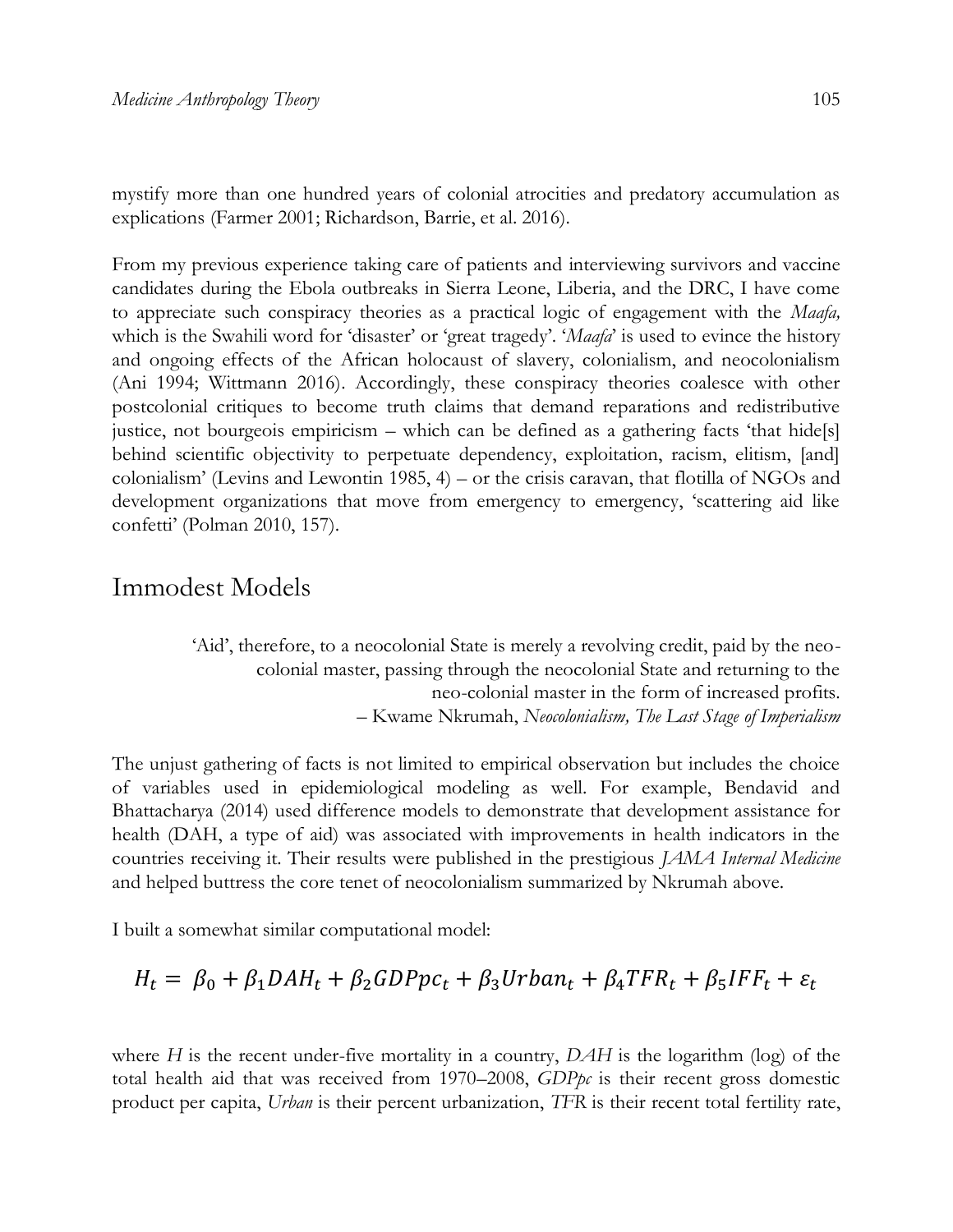and  $\varepsilon$  is an error term. I then added a variable (not included in the *JAMA* analysis) for *Illicit Financial Flows* (IFFs), which can be defined as illegal movements of money or resources from one country to another that reduce the amount of capital and revenue available within a country to develop public services such as health care systems (Jubilee Debt Campaign 2017). Subsequent linear regression models demonstrated that decreases in under-five mortality associated with DAH were nearly offset by increases in under-five mortality associated with IFFs. I further found that the log of total health aid was highly correlated with the log of IFFs  $(r = 0.65)$ , raising the question of whether DAH is used to disguise illicit financial flows.<sup>5</sup>

#### *Symbolic violence*

'Superspreaders' Caused More Than 60% of Infections during the Ebola Epidemic. – Peter Dockrill, *ScienceAlert* If superspreading had been completely controlled, almost two-thirds of the infections might have been prevented, scientists said. – Lena Sun, *Washington Post*

These quotes represent the media ramifications of another modeling study published by Princeton investigators in the *Proceedings of the National Academy of Sciences* (PNAS). Their computer simulations 'found' that 'superspreaders' played a key role in sustaining onward transmission of the Ebola epidemic in West Africa, and that these individuals were *responsible*  for a significant proportion of infections (Lau et al. 2017). (In contemporary EpidemiologySpeak, 'superspreaders' are defined as infected individuals who disproportionately transmit pathogens to susceptible people.) Elsewhere, my colleagues and I argue that another descriptor, 'PPE6-bereft-care-nexus', is a more just term, since it highlights the fact that EVD is a caregivers' disease (Farmer 2015) that thrives in underdeveloped and historically plundered regions, and that the use of terms such as 'superspreader' unjustly implicates marginalized individuals as culpable for the spread of disease (Richardson, Barrie, et al. 2017).

<sup>5</sup> See Eugene Richardson, *Epidemic Illusions* (MIT Press, forthcoming) for an expanded exploration of the model.

<sup>6</sup> 'PPE' stands for 'personal protective equipment', worn by professional Ebola caretakers to protect themselves from infection.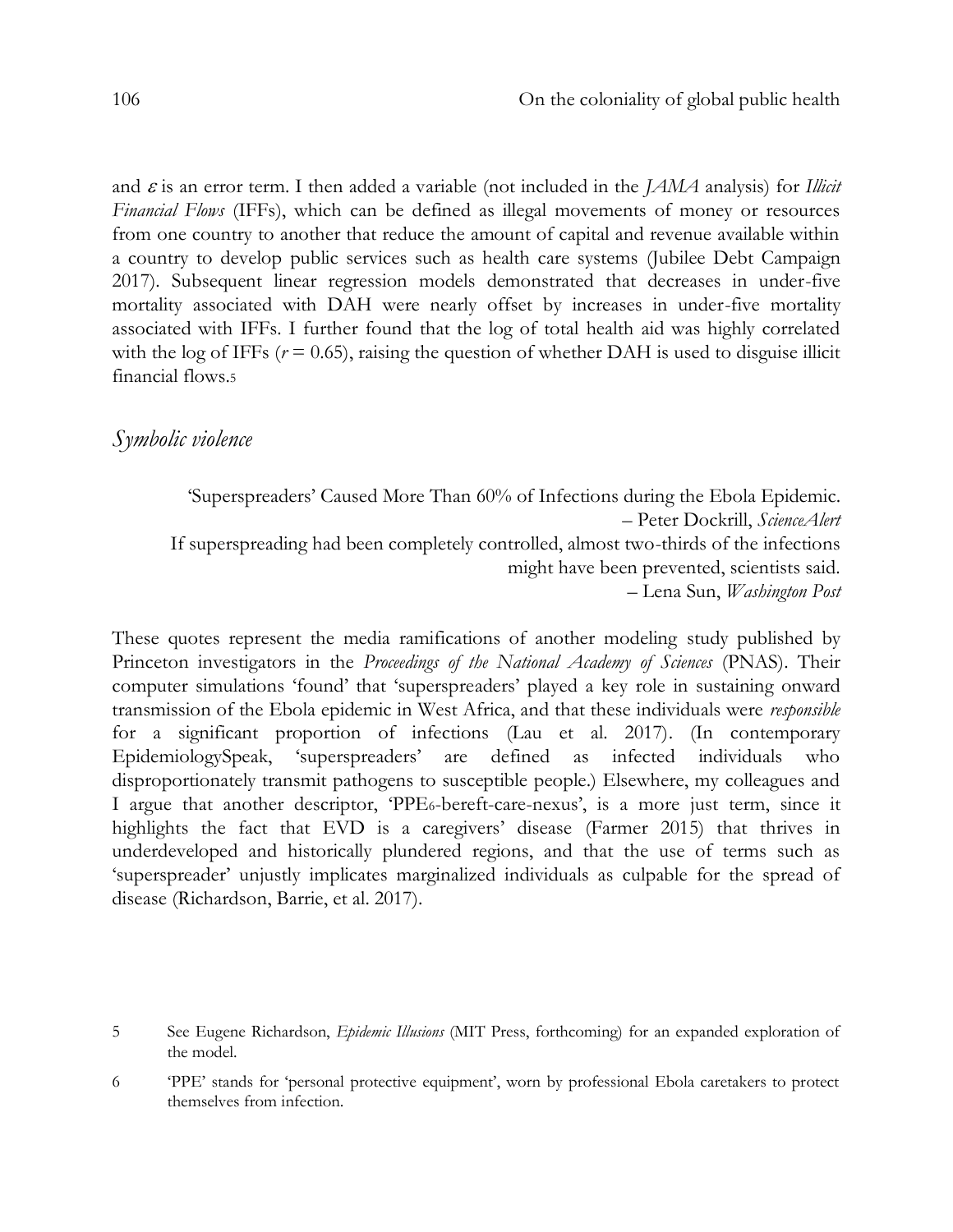It can be useful to think of *PNAS, JAMA, The Lancet* and other high-impact journals as validating the types of discourse that the 'scientific community' accepts and makes function as true (Foucault 1979), or, as instruments for enforcing meaning (Haraway 1991). If an accepted discourse causes harm or sustains relations of domination, it can be deemed as causing symbolic violence. By this definition, the Princeton investigators commit symbolic violence by authenticating the use of 'superspreader' as a synchronic epidemiological descriptor of bounded individuals as agents of disease transmission (Kelly et al. 2018), without acknowledging how sociohistorical forces become embodied as EVD (Richardson, Morrow, et al. 2016). In this way, the authors unintentionally (since they are no doubt compassionate global health advocates) function as 'transfer mechanisms' (Keshavjee 2014) for the neoliberal ideology of predatory accumulation (Kieh 2017), in essence diverting the public's gaze from legacies of the *Maafa*, colonialism, indirect rule, structural adjustment, illicit financial flows, and extractive foreign companies (Césaire 1972; Kim et al. 2002; Jubilee Debt Campaign 2017; Hickel 2018; Frankfurter et al. 2018; Burgis 2016; Richardson and Fallah 2019). *Pace* Lau and colleagues, one can read 'residual imperialist propensities' (Said 1993, xx) in their work, for example in statements such as, 'Understanding superspreading can facilitate devising individually targeted control measures, which may outperform population-level measures' (Lau et al. 2017, 2337). This could be roughly interpreted as 'earmark US\$3 billion to stop human superspreaders, not corporate ones' (see figure 1).

#### *Ebola vaccines and the ideal speech situation*

In his early philosophical work, Habermas (1978) described the ideal speech situation as a rational exchange of dialogue where unconstrained consensus on truth claims can be achieved, that is, where factualness is not distorted by domination, ideology, and repression. If we examine the above narratives of superspreaders and mistrust, we find that ideological distortions preclude ideal speech. Instead, it may be more revealing to view these narratives, in Foucauldian fashion, as contested sites of power that help us 'make sense of the insidious, often almost invisible nature of ideology today' (Agger 2006, 96). By comparing epidemiologists' accounts of disease 'causation' with those of EVD patients, survivors, and their close contacts 'we allow [*sic*] the anthropologist's informants the privilege of explicating and publicizing their own criticisms of the forces that are affecting their society – forces which emanate from ours' (Taussig [1980] 2010, 6).

#### *Subaltern empiricism: Why are we sick?*

The interviews I conducted with EVD patients, survivors, and their close contacts provide different ways of understanding the vocabulary employed by epidemiologists to describe Ebola virus transmission. For example, after discussing the concept of 'superspreader' with a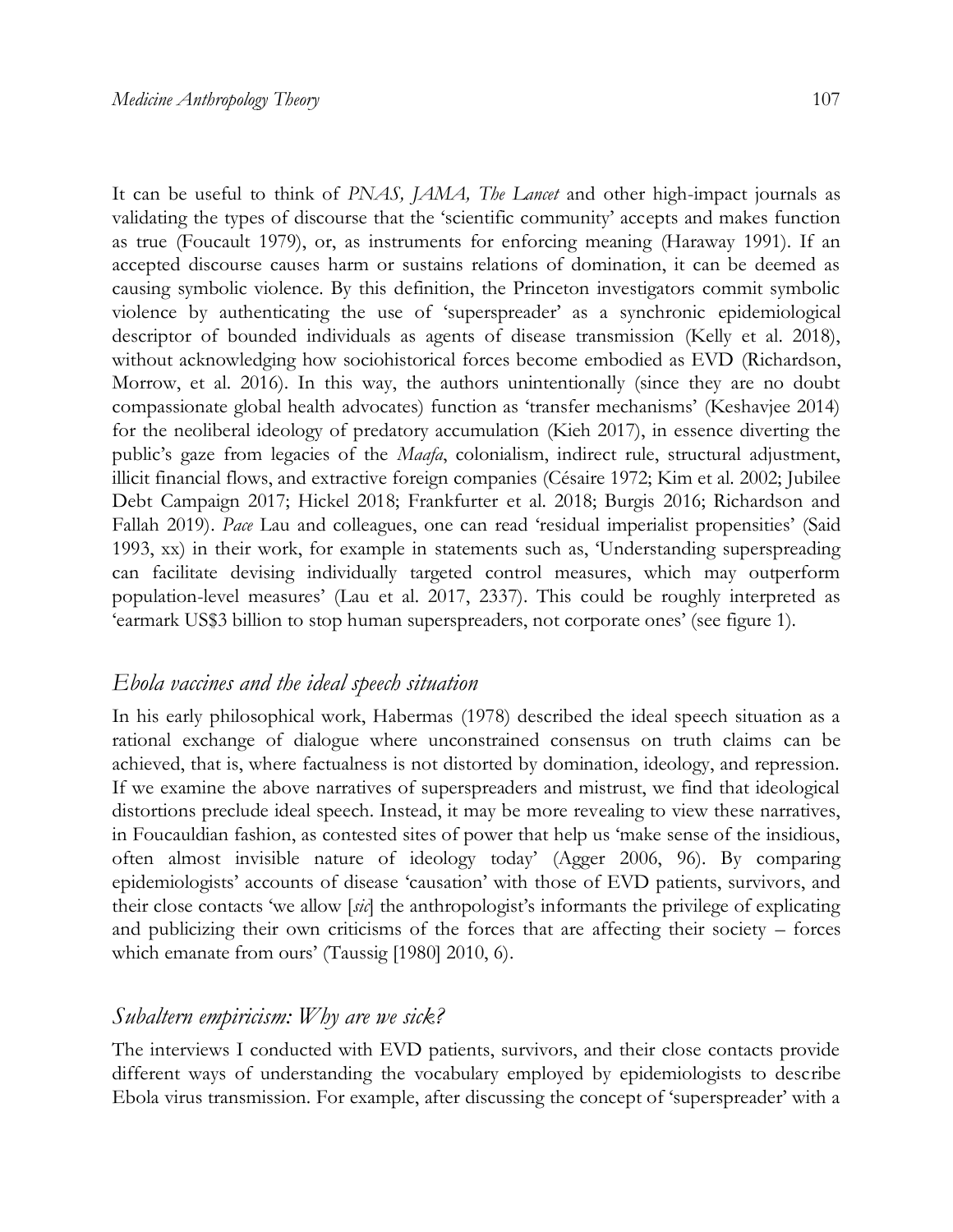number of people affected by the outbreak, not one agreed using the term to describe individuals was appropriate. Some felt their national governments should be deemed superspreaders because of endemic corruption; others felt foreign corporations were to blame. In Liberia, one man remarked, 'Firestone was the superspreader, since their efforts prevented us from getting a tire factory'; others discussed the legacy of the trans-Atlantic slave trade or *Maafa*.

In addition, during an Ebola containment campaign in Ituri Province where my WHO colleagues and I were able to vaccinate only eight people in village of more than two hundred, I asked rural Congolese directly about the mistrust narrative. The replies were similar to that recorded by the journalist Maxmen (2019): 'People think this is just another thing brought from outside to kill [us]'.

A separate coterie of individuals who refused the vaccine agreed that AngloGold Ashanti, one of the largest gold-mining companies in the region, had helped set the conditions for the outbreak:<sup>7</sup> 'We have nothing to show for all this wealth underground', a deputy town chief offered. Another chimed in, 'They pay rebels'. Such claims have been substantiated: in 'Blood and Treasure: Why One of the World's Richest Countries Is Also One of Its Poorest', Hochschild (2010) describes how AngloGold Ashanti made 'payments to the warlord who controlled Mongbwalu [in Ituri province]...also providing him and his entourage rides in company planes and vehicles, and a house on its concession'.

After the person voiced the charge that AngloGold Ashanti paid rebels, I asked the group, 'What if I told you that my university accepted hundreds of millions of dollars from one of the owners of that company?'<sup>8</sup> 'Then they're part of it, too', a part-time miner replied.

In short, there are ways of gathering facts that serve the interests of the subaltern, and such 'border gnosis'<sup>9</sup> is integral to dismantling coloniality. But what a person says and what a

<sup>7</sup> My colleagues and I have analyzed a similar dynamic in Sierra Leone (Frankfurter et al. 2018).

<sup>8</sup> 'AngloGold Ashanti mined more than \$1.5 billion worth of gold in neighboring Tanzania between 2000 and 2007, but only 9 percent of that money has remained in the country as taxes or royalties. Where do the profits go instead? A good chunk comes to the United States, for even though the company is based in South Africa, its largest single shareholder – hedge fund billionaire John Paulson – lives on the Upper East Side and summers in the Hamptons. He owns 12 percent of the company, and a number of other Americans have shares' (Hochschild 2010).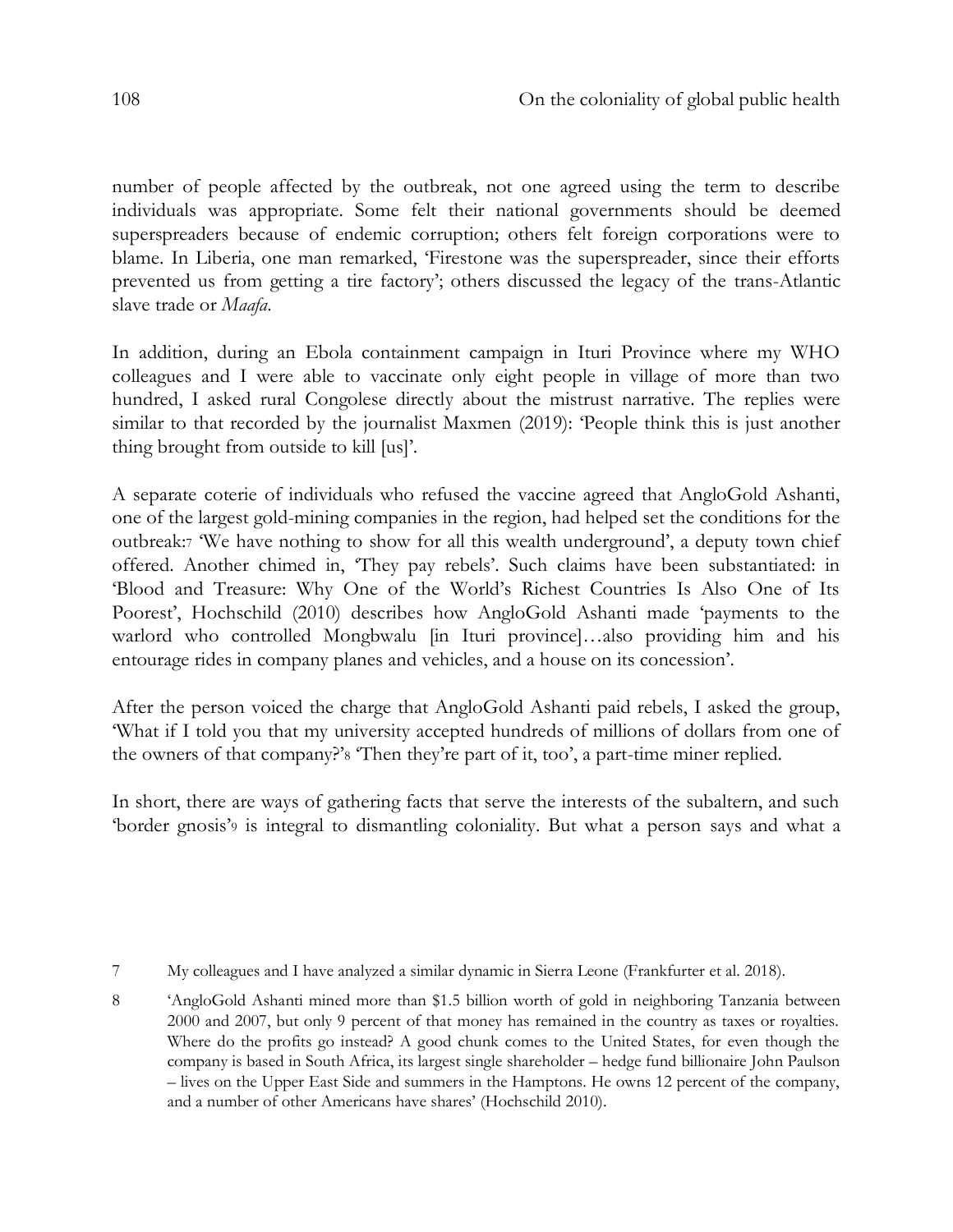person does are often very different things. My World Health Organization colleagues and I rarely received responses to the question, 'Why aren't you interested in the vaccine?' (which of course was asked in translation). People often demurred, and when pressed would sometimes offer the conspiracy theories described by Vinck and colleagues (2019). (This reminded me of Evans-Pritchard [(1937) 1976, 24]: 'For if Azande cannot enunciate a theory of causation in terms acceptable to us they describe happenings in an idiom that is explanatory'.) I might add to this early anthropological insight that 'idiom' include an interlocutor's habitus. In other words, border gnosis consists of both discursive knowledge and actual practice.

#### *Habitus*

In the case of Ebola vaccine acceptance, Kasereka and colleagues (2019, 2174) report that there was high community acceptability for the vaccine in DRC ('72% of unvaccinated community controls would wish to be vaccinated if supply were available'). This did not play out in actual practice, however. When supply was available to Ebola patients' close contacts, the large majority of them declined to be vaccinated.

One could view this response as part of a structured disposition for eluding depredation, described earlier. In other words, vaccine refusal is a form of border gnosis that represents the reactivation of a sedimented dialogic (Bakhtin 1981) of historical rapine and resistance.

<sup>9</sup> As Mignolo (2012, 11) teaches, 'Border gnosis as knowledge from a subaltern perspective is knowledge conceived from the exterior borders of the modern/colonial world system. … [It] is conceived at the conflictive intersection of the knowledge produced from the perspective of modern colonialisms (rhetoric, philosophy, science, [epidemiology]) and knowledge produced from the perspective of colonial modernities in Asia, Africa, and the Americas/Caribbean'.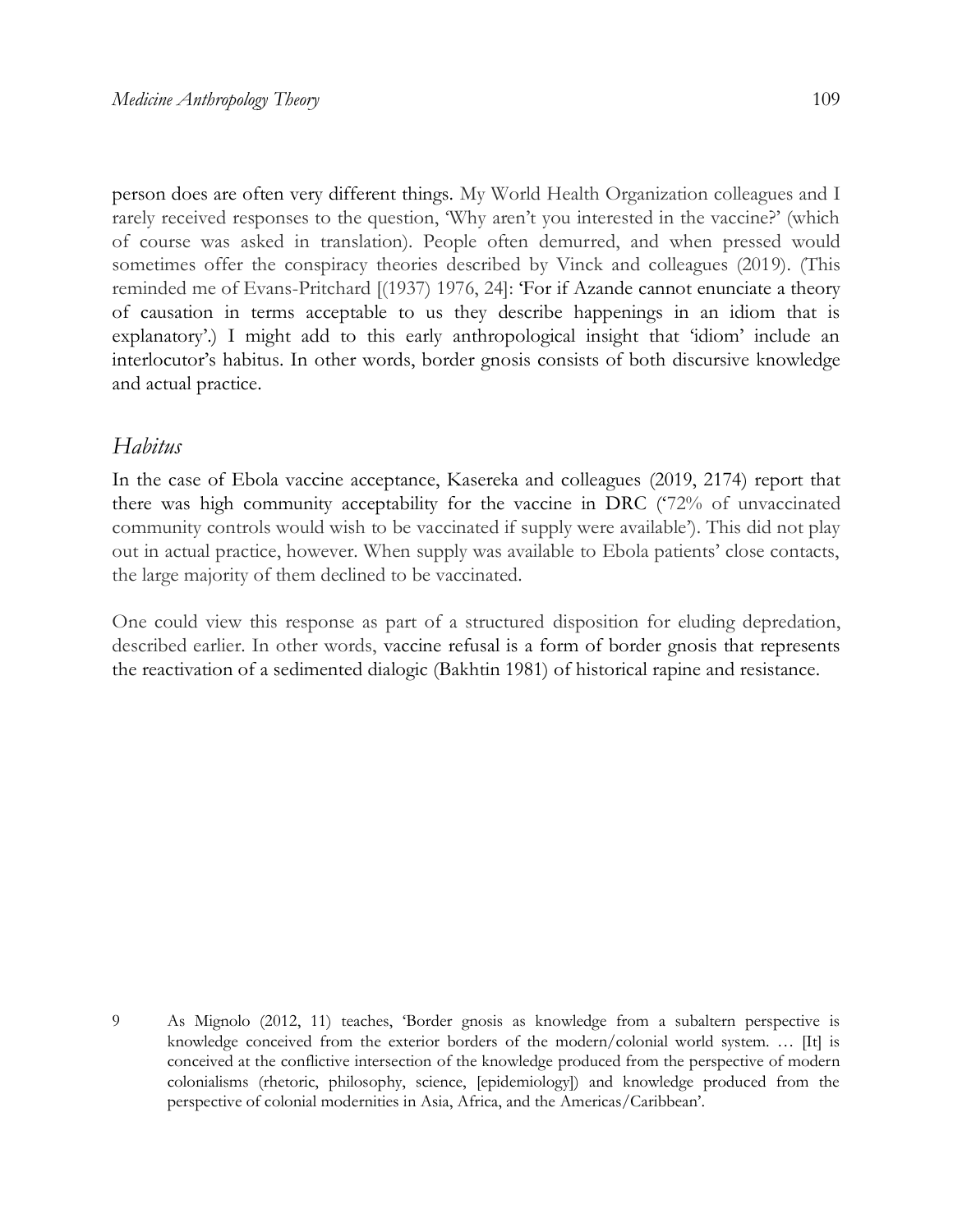

Figure 1. Superspreading nexus. Satellite image of the Kibali gold mine in DRC superimposed with a revised logo of the John A. Paulson School of Engineering and Applied Sciences (SEAS) at Harvard University (translation from Latin: Monopoly on truth) (image source: Google Earth). Kibali is co-owned by AngloGold Ashanti (45 percent), Barrick Gold Corporation (45 percent) following its merger with Randgold Resources Limited, and Société Minière de KiloMoto (SOKIMO) (10 percent), a state-owned gold mining company. In 2015, John A. Paulson, the largest single shareholder of AngloGold Ashanti, donated US\$400 million – the largest gift in the university's history – to support SEAS (J. Sachs 2016).

## *Decoloniality*

The distinctions between epidemiology as an unbiased scholarly endeavor and epidemiology as an accomplice to contemporary imperialism are a matter of how one gathers facts (Ake 1982; Cerón 2019). This quintessential discipline of public health is involved in worldly, historical circumstances that it has tried to conceal behind a speciously rigorous scientism (Said 1979; Adams 2016). Similar to Giridharadas's (2018) analysis of social entrepreneurship in *Winners Take All*, the modest improvements in well-being offered by the right hand of global public health science disguise what global elites and their looting machines (Burgis 2016) take with the left (Hickel 2018). One could also posit a similarity between Chipato's (2019) description of the aid industry's co-optation of Zimbabwean activists in the 1990s ('the NGOization of political protest') and the relegation of political radicals to schools of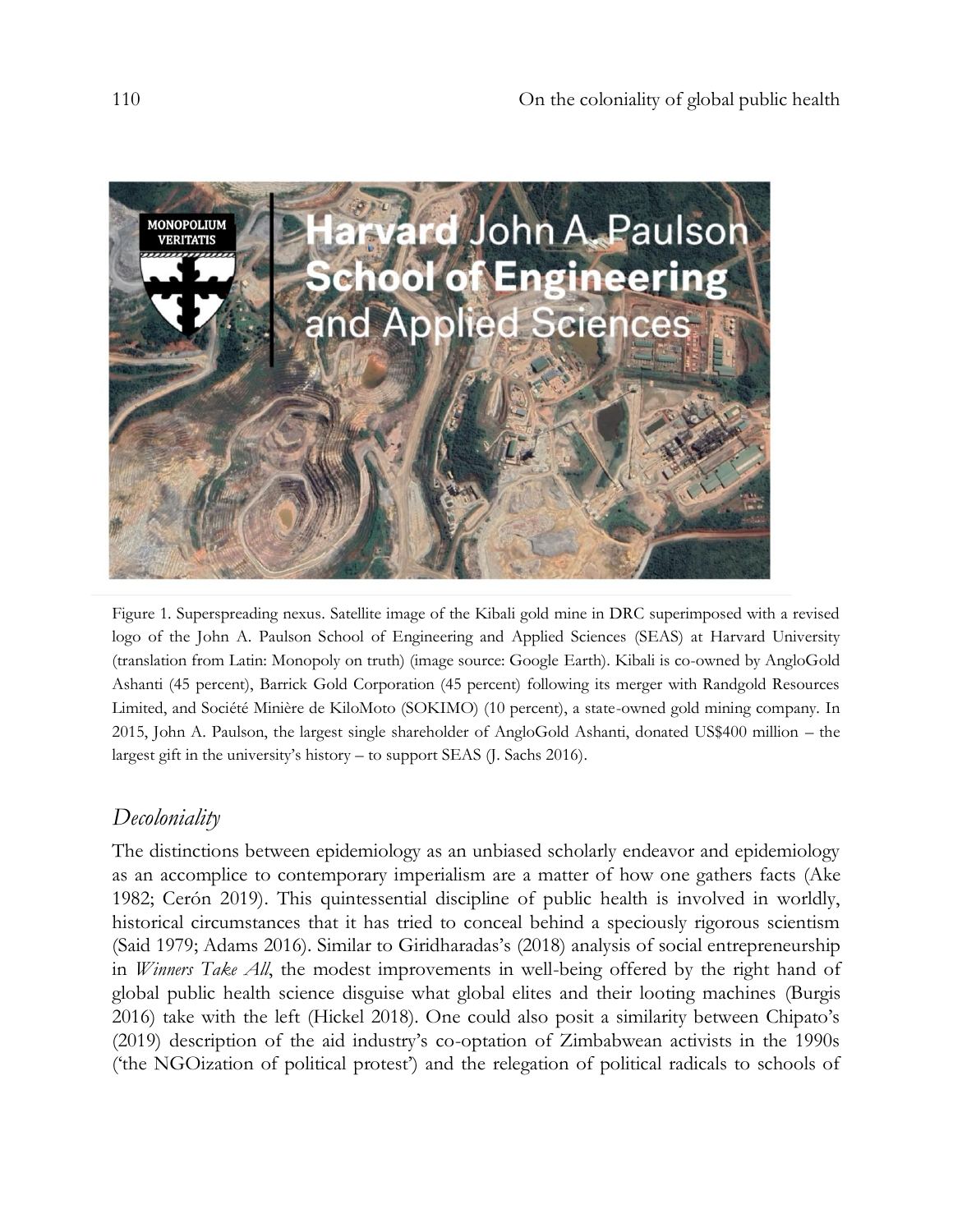public health after the failure of the American Left to act as a transformative politicalideological social force (Pollack 2015).

As fabricants, those relegated to schools of public health have been programmed with bourgeois empiricist (in other words, deradicalized) approaches to health phenomena. And as a consequence, they are prone to committing symbolic violence on one front and colluding in economic injustice on the other. By seeing these dual forms of violence as the means by which the modern/colonial racist/patriarchal system (Grosfoguel 2011) continues to operate, we can justify calls for an Epistemic Reformation.

# *The Epistemic Reformation*

Compared to the Catholicism that stunted the minds of Europeans throughout the Dark Ages, until Luther posted his *Ninety-five Theses* in 1517, the coloniality that has permeated our thinking ever since is more encompassing (and global) in its reach. As such, a similar democratization of knowledge – an Epistemic Reformation – must occur, specifically by devolving scientific authority from 'centres of calculation' (Latour 1988) in the global North.

The practice of counter-hegemonic epidemiology as a form of epistemic reformation is not novel (Radical Statistics Group n.d.; Berkman, Kawachi, and Glymour 2014; Avilés 2001; Breilh 2003); academics and collective health specialists from the global South have been grappling with it for decades (Breilh 2008).<sup>10</sup> Lowes and Montero (2017) provide a degree of epistemic reconstitution with their study of medical interventions aimed at eradicating human African trypanosomiasis (sleeping sickness) in French Equatorial Africa. Utilizing thirty years of archival data from French military archives of five former colonies, including Congo-Brazzaville, they demonstrate that increased exposure to colonial medical campaigns – characterized by forced lumbar punctures and treatment with aminophenyl arsonic acid (atoxyl), a somewhat effective arsenic compound that left 20 percent of patients blind – is correlated with lower levels of trust in medicine today (Lowes and Montero 2018). While they recapitulate the conflation of trust and health-seeking behavior exemplified in the work by Vinck and colleagues, their study is an example of how public health research can begin to 'parametrize' (turn into variables for computational modeling purposes) historical and structural forces in shaping populations' dispositions towards medicine and health care.

10 As part of this effort, we have formed a Lancet Commission on Reparations and Redistributive Justice that has a section dedicated to symbolic reparations; see [https://projects.iq.harvard.edu/lancet-reparations/home.](https://projects.iq.harvard.edu/lancet-reparations/home)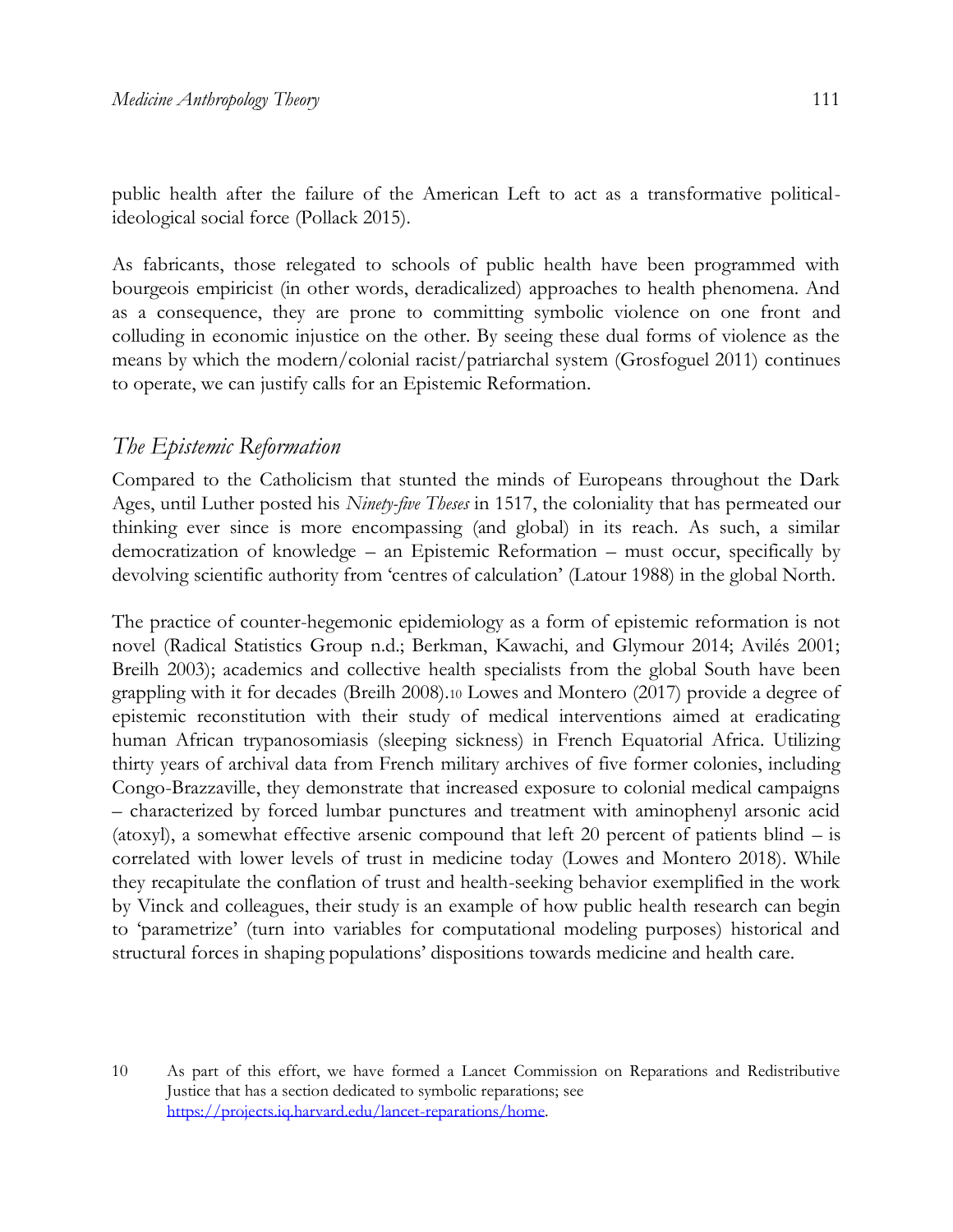It seems logical that a similar dynamic of mistrust was engendered across the Congo River in the Belgian colony, where, during the first half of the twentieth century, people who were suspected of having sleeping sickness were detained in camps (staffed by Catholic nuns) that were notable for toxic therapy, poor conditions, lack of food, and the permanent separation of patients from their families, all under armed guard (Headrick 2014). Like Alsan and Wanamakers' (2017) excellent study of contemporary mistrust related to the egregiously unethical Tuskegee experiments, these legacies of colonial medicine remind us that mistrust is not formed in a vacuum, that is, 'cultural' beliefs do not overdetermine health-seeking practices.

# Conclusion

While recognizing the devastating impact of material deprivation on the health of populations, this paper responds to Boaventura de Sousa Santos's (2014) claim that global social injustice is by and large epistemological injustice and that there can be no global social justice without addressing symbolic violence. By tracing human rights failings to the impoverished discursive infrastructure of objectivist epidemiology (Good 1994; Pogge 2008; Kleinman 1994), we could transform global health by transforming its representations (Richardson, Kelly, et al. 2017; Bourdieu 1981; Cornwall and Eade 2010; W. Sachs 2009; Freire 2000).

#### About the author

Eugene Richardson, MD, PhD, is a physician-anthropologist based at Harvard Medical School. He previously served as the clinical lead for Partners In Health's Ebola response in Kono District, Sierra Leone, where he continues to conduct research on the social epidemiology of Ebola virus disease. He also worked as a clinical case management consultant for the WHO's Ebola response (*riposte*) in Beni, Democratic Republic of the Congo. His overall focus is on biosocial approaches to epidemic disease prevention, containment, and treatment in sub-Saharan Africa. As part of this effort, he is chair of the Lancet Commission on Reparations and Redistributive Justice.

### References

- Adams, Vincanne, ed. 2016. *Metrics: What Counts in Global Health*. Durham, NC: Duke University Press.
- Agger, Ben. 2006. *Critical Social Theories*. Boulder, CO: Paradigm.
- Ake, Claude. 1982. *Social Science as Imperialism: The Theory of Political Development*. 2nd ed. Ibadan: Ibadan University Press.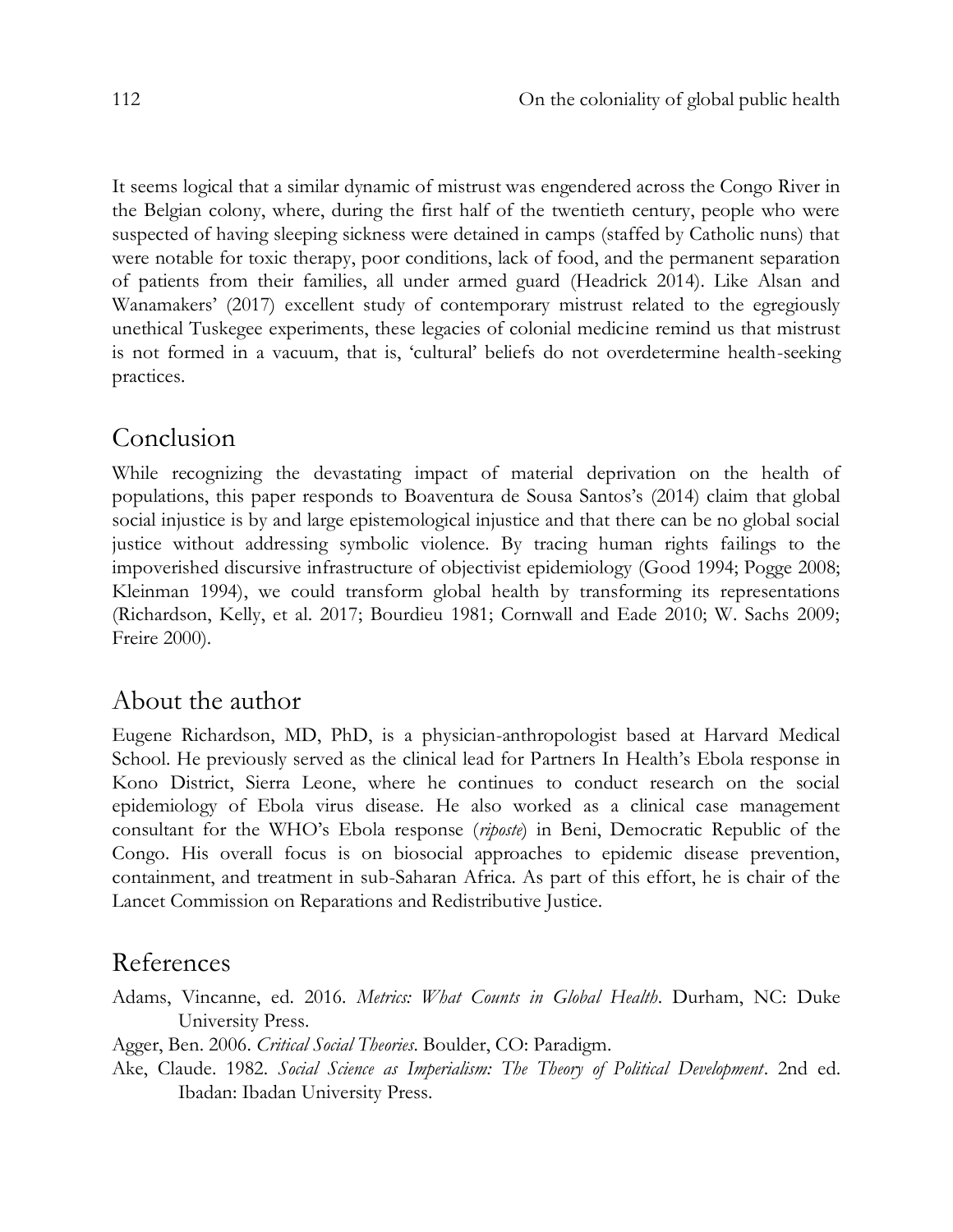- Alsan, Marcella, and Marianne Wanamaker. 2017. 'Tuskegee and the Health of Black Men'. *The Quarterly Journal of Economics* 133 (1): 407–55. [https://doi.org/10.1093/qje/qjx029.](https://doi.org/10.1093/qje/qjx029)
- Amin, Samir. 1973. *Neo-Colonialism in West Africa*. Edited by Francis McDonagh. New York: Monthly Review Press.
- Ani, Marimba. 1994. *Let the Circle Be Unbroken: The Implications of African Spirituality in the Diaspora*. Trenton, NJ: Red Sea Press.
- Avilés, L. A. 2001. 'Epidemiology as Discourse: The Politics of Development Institutions in the Epidemiological Profile of El Salvador'. *Journal of Epidemiology and Community Health* 55: 164–71.
- Bakhtin, Mikhail. 1981. *The Dialogic Imagination: Four Essays*. Austin: University of Texas Press.
- Bendavid, Eran, and Jay Bhattacharya. 2014. 'The Relationship of Health Aid to Population Health Improvements'. *JAMA Internal Medicine* 174 (6): 881–87. [https://doi.org/10.1001/jamainternmed.2014.292.](https://doi.org/10.1001/jamainternmed.2014.292)
- Berger, Peter L., and Thomas Luckmann. 1967. *The Social Construction of Reality: A Treatise in the Sociology of Knowledge*. New York: Anchor.
- Berkman, Lisa F., Ichiro Kawachi, and Maria Glymour, eds. 2014. *Social Epidemiology*. Oxford: Oxford University Press.
- Biersack, Aletta, and James B. Greenberg. 2006. *Reimagining Political Ecology*. Durham, NC: Duke University Press.
- Bourdieu, Pierre. 1981. 'La Représentation Politique [Éléments Pour Une Théorie Du Champ Politique]'. *Actes de La Recherche En Sciences Sociales* 36 (1): 3–24.
- Breilh, Jaime. 2003. *Epidemiología Crítica: Ciencia Emancipadora e Interculturalidad.* Buenos Aires: Lugar Editorial.
- Breilh, Jaime. 2008. 'Latin American Critical ("Social") Epidemiology: New Settings for an Old Dream'. *International Journal of Epidemiology* 37: 745–50.
- Burgis, Tom. 2016. *The Looting Machine: Warlords, Oligarchs, Corporations, Smugglers, and the Theft of Africa's Wealth*. New York: Public Affairs.
- Butler, Judith. 2006. *Gender Trouble: Feminism and the Subversion of Identity*. New York: Routledge.
- Cerón, Alejandro. 2019. 'Neocolonial Epidemiology: Public Health Practice and the Right to Health in Guatemala'. *Medicine Anthropology Theory* 6 (1): 30–54. [https://doi.org/10.17157/mat.6.1.647.](https://doi.org/10.17157/mat.6.1.647)
- Césaire, Aimé. 1972. *Discourse on Colonialism*. New York: Monthly Review Press.
- Chipato, Farai. 2019. 'The Political Economy of Aid in Zimbabwe'. *Review of African Political Economy* (blog). [http://roape.net/2019/05/09/the-political-economy-of-aid-in](http://roape.net/2019/05/09/the-political-economy-of-aid-in-zimbabwe/)[zimbabwe/.](http://roape.net/2019/05/09/the-political-economy-of-aid-in-zimbabwe/)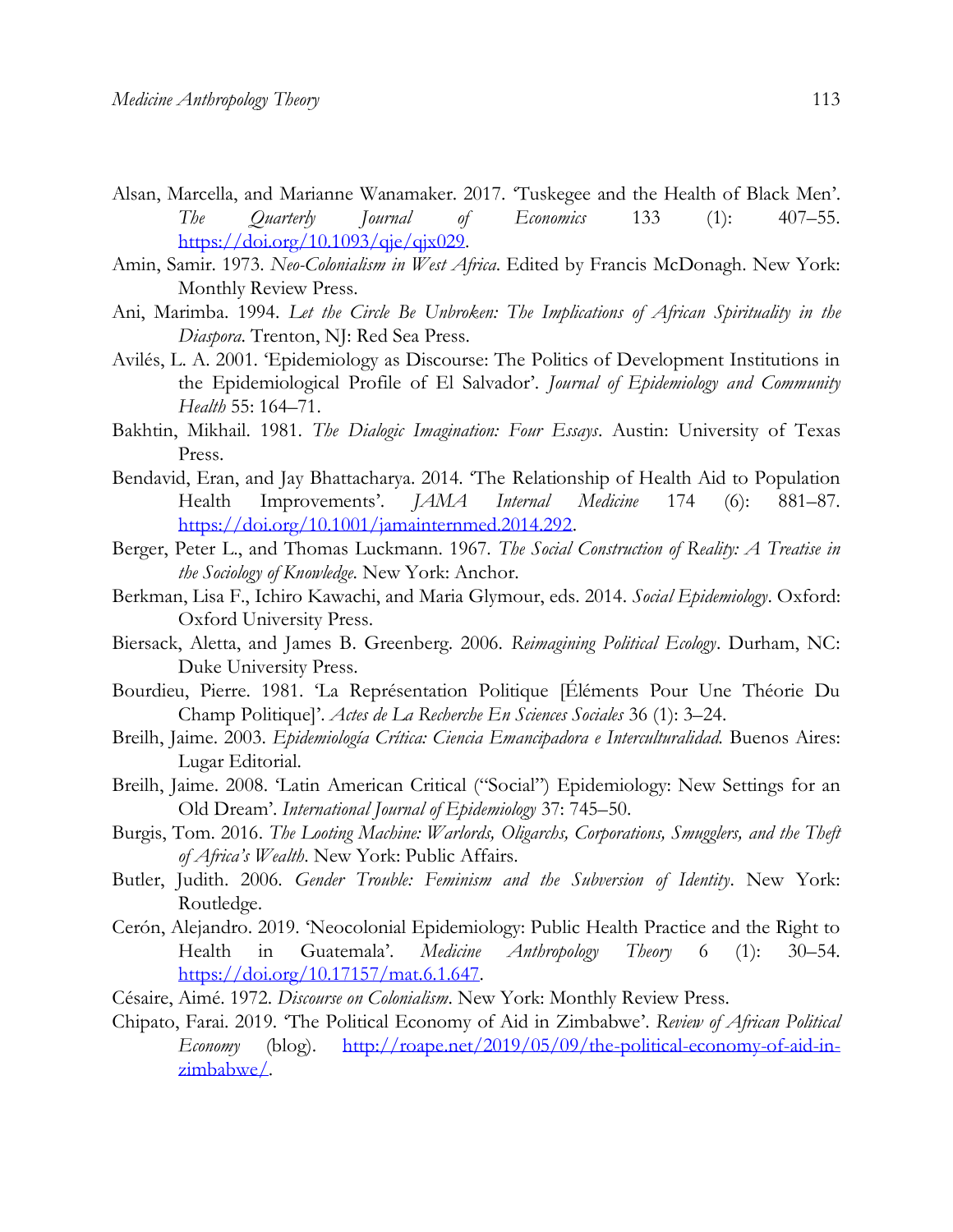- Cornwall, Andrea, and Deborah Eade, eds. 2010. *Deconstructing Development Discourse: Buzzwords and Fuzzwords*. Warwickshire: Practical Action Publishing.
- Dockrill, Peter. 2017. '"Superspreaders" Caused More Than 60% of Infections During the Ebola Epidemic'. *ScienceAlert*, 17 February.
- Dubois, W. E. B. 1987. *Writings: The Suppression of the African Slave-Trade/The Souls of Black Folk/Dusk of Dawn/Essays and Articles*. New York: Library of America.
- Evans-Pritchard, E. E. 1976. 'The Notion of Witchcraft Explains Unfortunate Events'. In *Witchcraft, Oracles and Magic among the Azande*, 18–32. Oxford: Clarendon.
- Farmer, Paul E. 2001. *Infections and Inequalities: The Modern Plagues*. Berkeley: University of California Press.
- Farmer, Paul E. 2015. 'The Caregivers' Disease'. *London Review of Books* 37 (10): 25–28.
- Foucault, Michel. 1979. *Discipline and Punish: The Birth of the Prison*. New York: Knopf Doubleday.
- Frankfurter, Raphael, Mara Kardas-Nelson, Adia Benton, Bailor Barrie, Yusupha Dibba, Paul E. Farmer, and Eugene T. Richardson. 2018. 'Indirect Rule Redux: The Political Economy of Diamond Mining and Its Relation to the Ebola Outbreak in Kono District, Sierra Leone'. *Review of African Political Economy* 45 (158): 522–40.
- Fraser, Nancy. 1989. *Unruly Practices: Power, Discorse, and Gender in Contemporary Social Theory*. Minneapolis: University of Minnesota Press.
- Freire, Paulo. 2000. *Pedagogy of the Oppressed*. New York: Bloomsbury.
- Giridharadas, Anand. 2018. *Winners Take All: The Elite Charade of Changing the World*. New York: Knopf.
- Good, Byron. 1994. *Medicine, Rationality and Experience: An Anthropological Perspective*. Cambridge: Cambridge University Press.
- Gramsci, Antonio. 1971. *Selections from the Prison Notebooks*. London: Lawrence and Wishart.
- Grosfoguel, Ramón. 2007. 'The Epistemic Decolonial Turn: Beyond Political-Economy Paradigms'. *Cultural Studies* 21 (2–3): 211–23.
- Grosfoguel, Ramón. 2011. 'Decolonizing Post-Colonial Studies and Paradigms of Political-Economy: Transmodernity, Decolonial Thinking, and Global Coloniality'. *Transmodernity* 1 (1). [http://dialogoglobal.com/texts/grosfoguel/Grosfoguel-](http://dialogoglobal.com/texts/grosfoguel/Grosfoguel-Decolonizing-Pol-Econ-and-Postcolonial.pdf)[Decolonizing-Pol-Econ-and-Postcolonial.pdf.](http://dialogoglobal.com/texts/grosfoguel/Grosfoguel-Decolonizing-Pol-Econ-and-Postcolonial.pdf)
- Gutiérrez, Gustavo. 1974. *Ciencia-Cultura y Dependencia*. Buenos Aires: Editorial Guadalupe.
- Habermas, Jürgen. 1978. *Knowledge and Human Interests*. 2nd ed. London: Heinemann.
- Haraway, Donna J. 1991. 'A Cyborg Manifesto: Science, Technology, and Socialist Feminism in the Late Twentieth Century'. In *Simians, Cyborgs, and Women: The Reinvention of Nature*, 149–81. London: Free Association Books.
- Headrick, Daniel R. 2014. 'Sleeping Sickness Epidemics and Colonial Responses in East and Central Africa, 1900–1940'. *PLoS Neglected Tropical Diseaseseglected Tropical Diseases* 8 (4): e2772. [https://doi.org/10.1371/journal.pntd.0002772.](https://doi.org/10.1371/journal.pntd.0002772)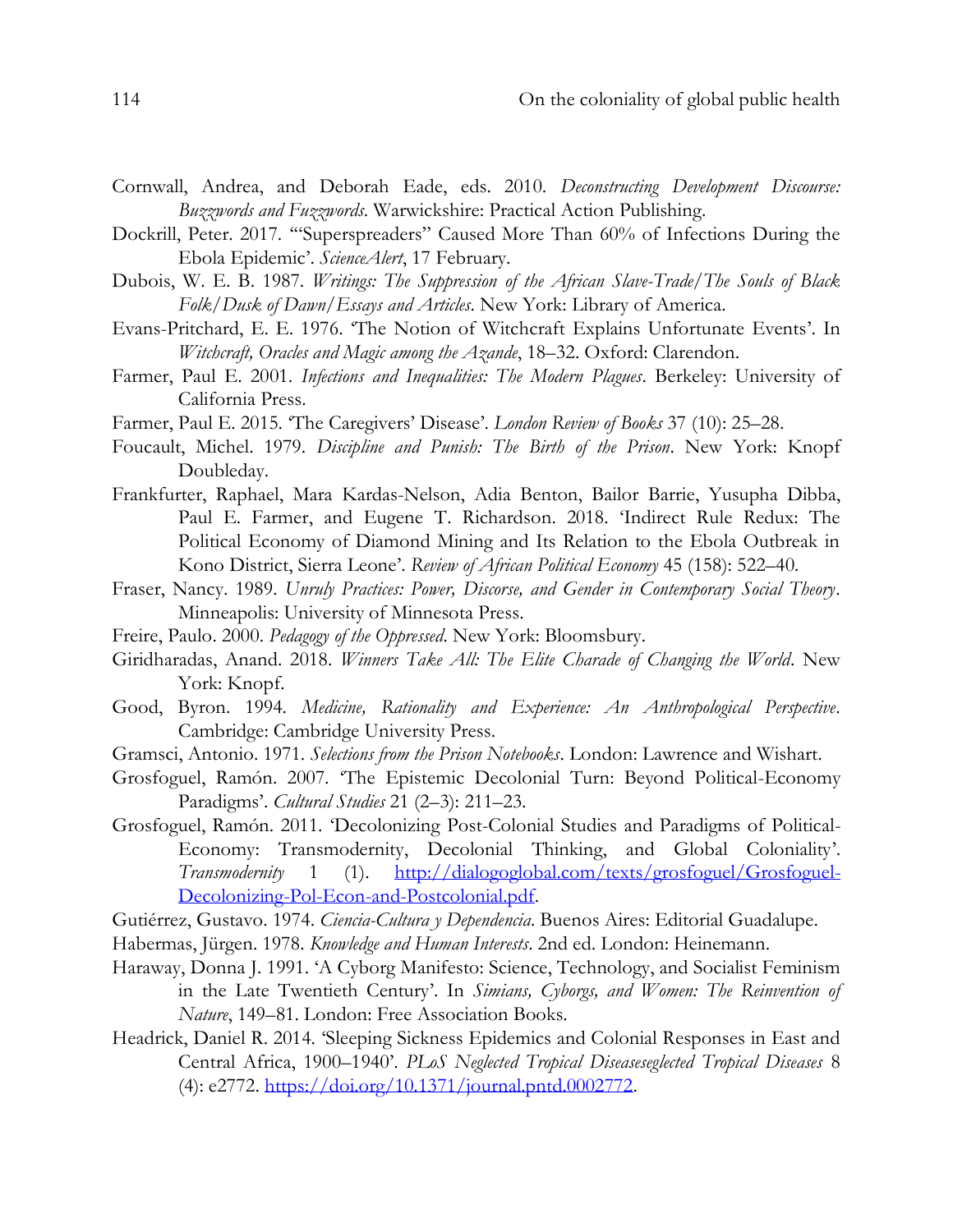- Hickel, Jason. 2018. *The Divide: Global Inequality from Conquest to Free Markets*. New York: W. W. Norton & Company.
- Hochschild, Adam. 1998. *King Leopold's Ghost: A Story of Greed, Terror, and Heroism in Colonial Africa*. Boston: Houghton Mifflin.
- Hochschild, Adam. 2010. 'Blood and Treasure: Why One of the World's Richest Countries Is Also One of Its Poorest'. *Mother Jones*, March/April. [https://www.motherjones.com/politics/2010/03/congo-gold-adam-hochschild/.](https://www.motherjones.com/politics/2010/03/congo-gold-adam-hochschild/)
- Jubilee Debt Campaign. 2017. 'Honest Accounts: How the World Profits from Africa's Wealth'. London: Global Justice Now. [https://www.globaljustice.org.uk/sites/default/files/files/resources/honest\\_accou](https://www.globaljustice.org.uk/sites/default/files/files/resources/honest_accounts_2017_web_final_updated.pdf) [nts\\_2017\\_web\\_final\\_updated.pdf.](https://www.globaljustice.org.uk/sites/default/files/files/resources/honest_accounts_2017_web_final_updated.pdf)
- Kasereka, Masumbuko Claude, Julia Sawatzky, and Michael T. Hawkes. 2019. 'Ebola Epidemic in War-Torn Democratic Republic of Congo, 2018: Acceptability and Patient Satisfaction of the Recombinant Vesicular Stomatitis Virus-Zaire Ebolavirus Vaccine'. *Vaccine* 37 (16): 2174–78.
- Kelly, J. Daniel, Mohamed Bailor Barrie, Annelies W. Mesman, Sahr Karku, Komba Quiwa, Michael Drasher, Gabriel Warren Slough, et al. 2018. 'Anatomy of a "Hotspot": A Cross-Sectional, Seroepidemiological Study of Ebola Virus Transmission in the Village of Sukudu, Sierra Leone'. *Journal of Infectious Diseases* 217 (8): 1214–21.
- Keshavjee, Salmaan. 2014. *Blind Spot: How Neoliberalism Infiltrated Global Health*. Berkeley: University of California Press.
- Kieh, George Klay, Jr. 2017. 'The Political Economy of the Ebola Epidemic in Liberia'. In *Understanding West Africa's Ebola Epidemic: Towards a Political Economy*, edited by Ibrahim Abdullah and Ismail Rashid, 85–111. London: Zed Books.
- Kim, Jim Yong, Joyce V. Millen, Alec Irwin, and John Gershman, eds. 2002. *Dying For Growth: Global Inequality and the Health of the Poor*. Monroe, ME: Common Courage Press.
- Kleinman, Arthur. 1994. 'An Anthropological Perspective on Objectivity: Observation, Categorization, and the Assessment of Suffering'. In *Health and Social Change in International Perspective*, edited by Lincoln C. Chen, Arthur Kleinman, and Norma Ware, 129–38. Cambridge, MA: Harvard University Press.
- Larson, Krista. 2019. 'Study: Many in Ebola Outbreak Don't Believe Virus Is Real'. *Associated Press*, 28 March.
- Latour, Bruno. 1988. *Science in Action*. Cambridge, MA: Harvard University Press.
- Lau, Max S. Y., Benjamin Douglas Dalziel, Sebastian Funk, Amanda McClelland, Amanda Tiffany, Steven Riley, C. Jessica E. Metcalf, and Bryan T. Grenfell. 2017. 'Spatial and Temporal Dynamics of Superspreading Events in the 2014–2015 West Africa Ebola Epidemic'. *Proceedings of the National Academy of Sciences* 114 (9): 2337–42. [https://doi.org/10.1073/pnas.1614595114.](https://doi.org/10.1073/pnas.1614595114)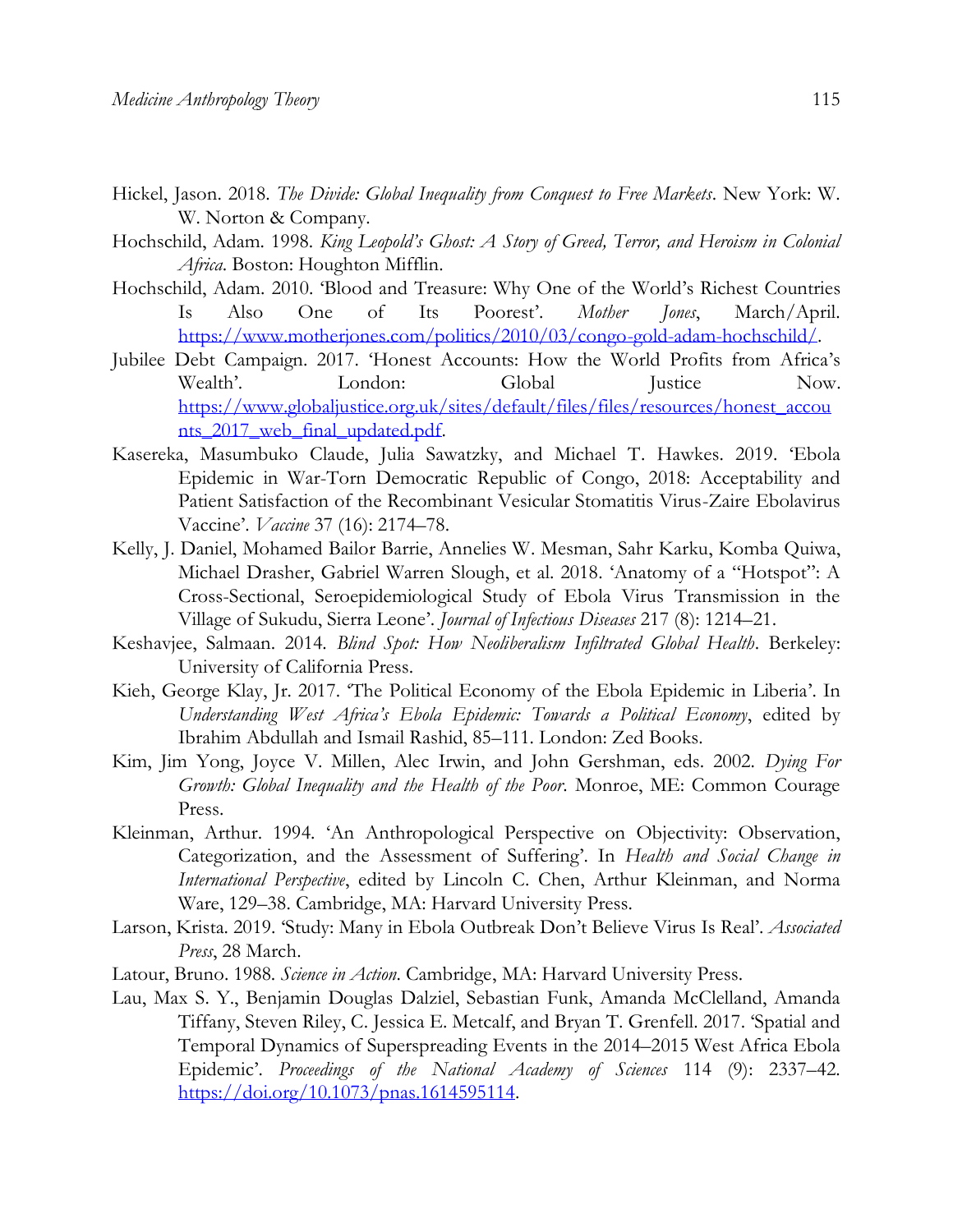- Levins, Richard, and Richard Lewontin. 1985. *The Dialectical Biologist*. Cambridge, MA: Harvard University Press.
- Lowes, Sara R., and Eduardo Montero. 2018. 'The Legacy of Colonial Medicine Campaigns in Central Africa'. Discussion Paper 12772. London: Centre for Economic Policy Research.
- Lugones, María. 2007. 'Heterosexualism and the Colonial/Modern Gender System'. *Hypatia: A Journal of Feminist Philosophy* 22 (1): 186–209. [https://doi.org/10.2979/hyp.2007.22.1.186.](https://doi.org/10.2979/hyp.2007.22.1.186)
- Maxmen, Amy. 2019. 'Behind the Front Lines of the Ebola Wars'. *Nature*, 11 September. https://www.nature.com/articles/d41586-019-02673-7.
- Mbembe, Achille. 2001. *On the Postcolony*. Berkeley: University of California Press.
- Mbembe, Achille. 2017. *Critique of Black Reason*. Durham, NC: Duke University Press.
- Mignolo, Walter D. 2007. 'Introduction: Coloniality of Power and de-Colonial Thinking'. *Cultural Studies* 21 (2–3): 155–67.
- Mignolo, Walter D. 2012. *Local Histories/Global Designs: Coloniality, Subaltern Knowledges, and Border Thinking*. Princeton, NJ: Princeton University Press.
- Mills, Charles W. 2007. 'White Ignorance'. In *Race and Epistemologies of Ignorance*, edited by Shannon Sullivan and Nancy Tuana, 11–38. Albany: State Universities of New York Press.<https://doi.org/10.1007/978-3-319-31450-1.>
- Mitchell, David. 2004. *Cloud Atlas: A Novel*. New York: Random House.
- Nkrumah, Kwame. 1965. *Neo-Colonialism, The Last Stage of Imperialism*. London: Thomas Nelson & Sons, Ltd.
- Nzongola-Ntalaja, Georges. 2013. *The Congo from Leopold to Kabila: A People's History*. London: Zed Books.
- Pogge, Thomas. 2008. *World Poverty and Human Rights*. 2nd ed. Cambridge: Polity.
- Pohlhaus, Gaile, Jr. 2012. 'Relational Knowing and Epistemic Injustice: Toward a Theory of Willful Hermeneutical Ignorance'. *Hypatia* 27 (4): 715–35.
- Pollack, Norman. 2015. 'Failure of the American Left: Iron-Fisted Co-Optation'. *CounterPunch*, 18 December. [https://www.counterpunch.org/2015/12/18/failure](https://www.counterpunch.org/2015/12/18/failure-of-the-american-left-iron-fisted-co-optation/)[of-the-american-left-iron-fisted-co-optation/.](https://www.counterpunch.org/2015/12/18/failure-of-the-american-left-iron-fisted-co-optation/)
- Polman, Linda. 2010. *The Crisis Caravan: What's Wrong with Humanitarian Aid*. London: Picador.
- Quijano, Anibal. 2000. 'Coloniality of Power, Eurocentrism, and Latin America'. *Nepantla: Views from South* 1 (3): 533–80.
- Radical Statistics Group. n.d. 'About'. Accessed 22 August 2018. [http://www.radstats.org.uk/about-radical-statistics/.](http://www.radstats.org.uk/about-radical-statistics/)
- Richardson, Eugene T., Mohamed Bailor Barrie, J. Daniel Kelly, Yusupha Dibba, Songor Koedoyoma, and Paul E. Farmer. 2016. 'Biosocial Approaches to the 2013–16 Ebola Pandemic'. *Health and Human Rights* 18 (1): 167–79.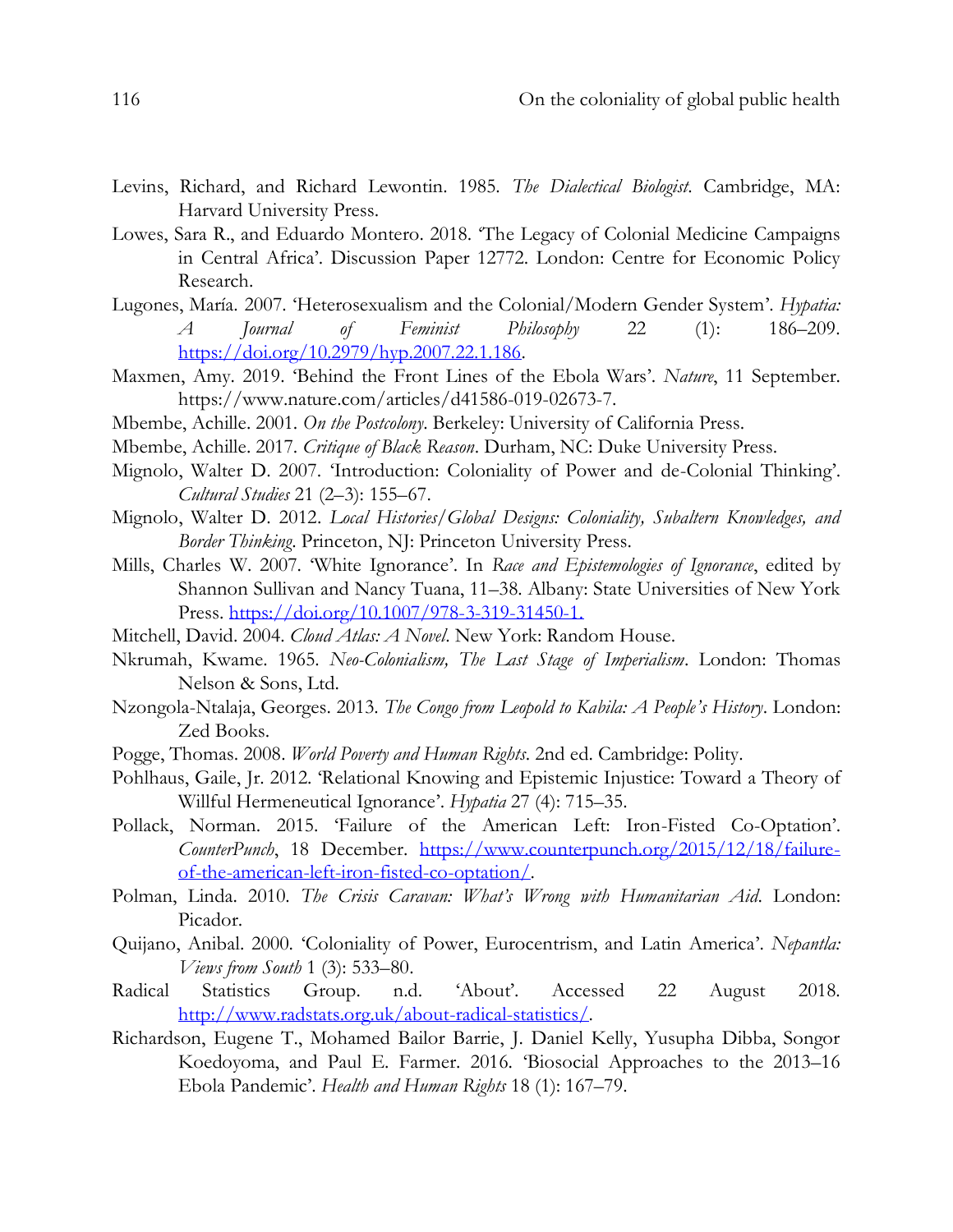- Richardson, E. T., M. B. Barrie, C. T. Nutt, J. D. Kelly, R. Frankfurter, M. P. Fallah, and P. E. Farmer. 2017. 'The Ebola Suspect's Dilemma'. *Lancet Global Health* 5 (3): e254– 56. [https://doi.org/10.1016/S2214-109X\(17\)30041-4.](https://doi.org/10.1016/S2214-109X(17)30041-4)
- Richardson, Eugene T., and Mosoka P. Fallah. 2019. 'The Genesis of the Ebola Virus Outbreak in West Africa'. *Lancet Infectious Diseases* 19 (4): P348–349.
- Richardson, Eugene T., J. Daniel Kelly, Osman Sesay, Michael D. Drasher, Ishaan K. Desai, Raphael Frankfurter, Paul E. Farmer, and Mohamed Bailor Barrie. 2017. 'The Symbolic Violence of "Outbreak": A Mixed-Methods, Quasi-Experimental Impact Evaluation of Social Protection on Ebola Survivor Wellbeing'. *Social Science & Medicine* 195: 77–82. [https://doi.org/10.1016/j.socscimed.2017.11.018.](https://doi.org/10.1016/j.socscimed.2017.11.018)
- Richardson, Eugene T., Carl D. Morrow, Theodore Ho, Nicole Fürst, Rebekkah Cohelia, Khai Hoan Tram, Paul E. Farmer, and Robin Wood. 2016. 'Forced Removals Embodied as Tuberculosis'. *Social Science and Medicine* 161: 13–18.
- Richardson, Eugene T., and Alina Polyakova. 2012. 'The Illusion of Scientific Objectivity and the Death of the Investigator'. *European Journal of Clinical Investigation* 42 (2): 213– 15. [https://doi.org/10.1111/j.1365-2362.2011.02569.x.](https://doi.org/10.1111/j.1365-2362.2011.02569.x)
- Rodney, Walter. 1972. *How Europe Underdeveloped Africa*. London: Bogle-L'Ouverture.
- Sachs, Jeffrey. 2016. 'The Harvard IKB School of Engineering'. *HuffPost*, 5 June. [https://www.huffpost.com/entry/the-harvard-ikb-school-of\\_b\\_7518082.](https://www.huffpost.com/entry/the-harvard-ikb-school-of_b_7518082)
- Sachs, Wolfgang, ed. 2009. *The Development Dictionary: A Guide to Knowledge as Power*. London: Zed Books.
- Said, Edward W. 1979. *Orientalism*. New York: Vintage.
- Said, Edward W. 1993. *Culture and Imperialism*. New York: Pantheon.
- Schwartz, Sharon, Seth J. Prins, Ulka B. Campbell, and Nicolle M. Gatto. 2016. 'Is the "Well-Defined Intervention Assumption" Politically Conservative?' *Social Science & Medicine* 166: 254–57.
- Sousa Santos, Boaventura de. 2014. *Epistemologies of the South: Justice Against Epistemicide*. Boulder, CO: Paradigm.
- Stearns, Jason. 2011. *Dancing in the Glory of Monsters: The Collapse of the Congo and the Great War of Africa*. New York: Public Affairs.
- Stoler, Ann Laura. 1995. *Race and the Education of Desire: Foucault's History of Sexuality and the Colonial Order of Things*. Durham, NC: Duke University Press.
- Sun, Lena H. 2017. 'Disease "Superspreaders" Accounted for Nearly Two-Thirds of Ebola Cases, Study Finds'. *Washington Post*, 13 February.
- Taussig, Michael. 2010. *The Devil and Commodity Fetishism in South America*. 2nd ed. Chapel Hill: University of North Carolina Press.